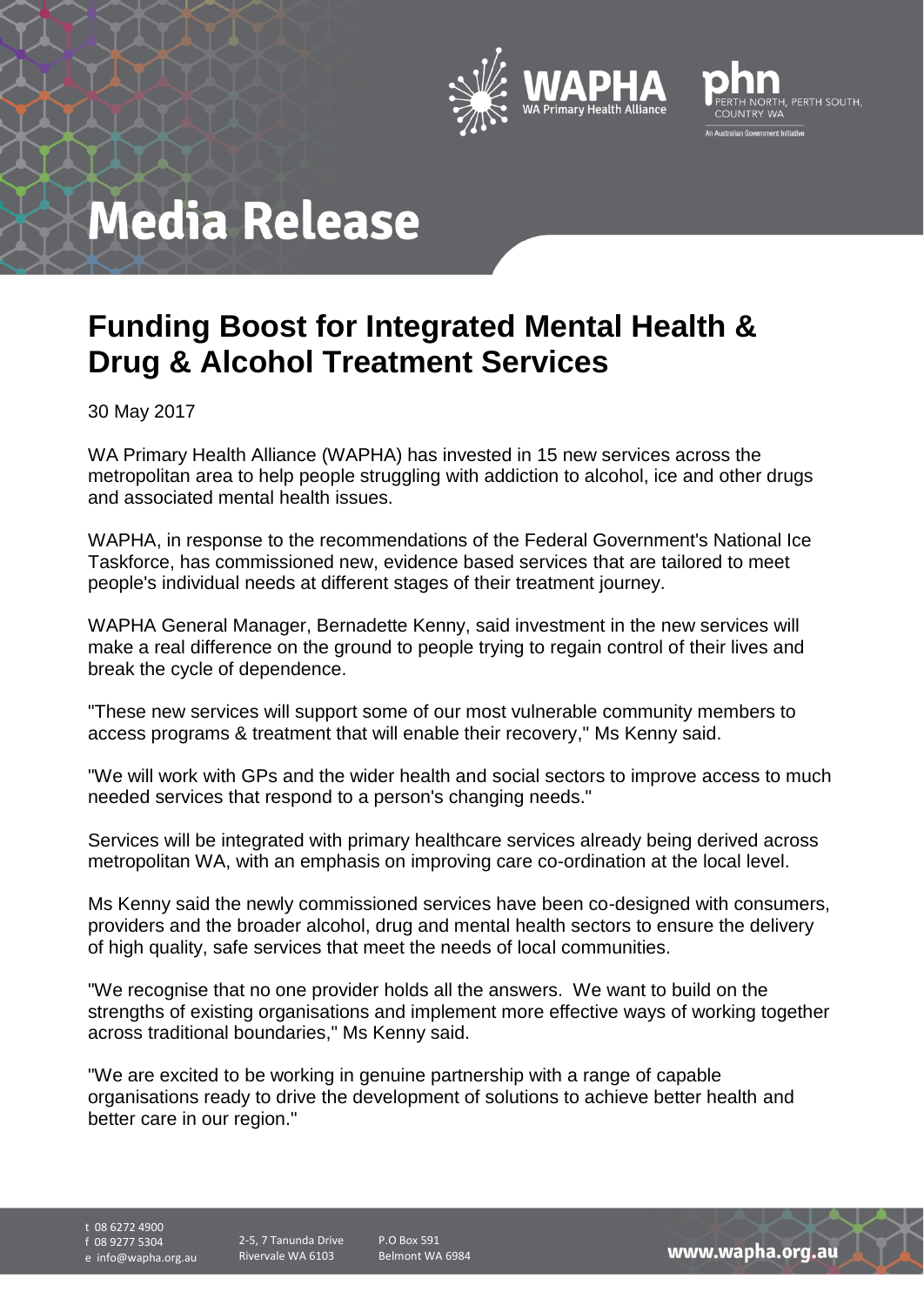



The new services will focus on early intervention and will include culturally appropriate, indigenous specific services.

Ms Kenny said WAPHA's investment was not just about delivering more mental health and alcohol and drug treatment services, but to improve pathways between those that already exist.

"It is also important to use this funding in a way that increases the capacity of local service providers to better respond to people with alcohol and drug and mental health related issues," Ms Kenny said.

WAPHA's commissioning activities are continuing with more services to be announced soon.

Initiatives include:

| Organisation/s                                                                                                | Initiative                                                                                                                                             |
|---------------------------------------------------------------------------------------------------------------|--------------------------------------------------------------------------------------------------------------------------------------------------------|
| 1. Richmond Wellbeing and<br><b>Relationships Australia</b>                                                   | Integrated System of Care to support<br>Aboriginal people with problematic<br>alcohol and drug use and mental illness.                                 |
| 2. NEAMI Ltd and Richmond<br>Wellbeing                                                                        | Integrated System of Care to address<br>problematic alcohol and drug use and<br>mental illness.                                                        |
| 3. South Metro Area Health Service<br>(Fiona Stanley Hospital) and<br><b>National Drug Research Institute</b> | <b>Alcohol Screening and Brief</b><br>Intervention. In partnership with South<br>Metro Community Alcohol and Drug<br>Service (Palmerston Association). |
| 4. Health Consumers Council                                                                                   | Enhancing engagement of alcohol and<br>drug service consumers.                                                                                         |
| 5. Swan City Youth Service and<br>Aboriginal Alcohol and Drug<br>Service                                      | Development of a youth collaborative<br>care model in partnership with Mission<br>Australia.                                                           |
| 6. Edith Cowan University                                                                                     | <b>Primary Mental Health Care - Better</b><br>together: Supporting perinatal and infant<br>mental health services                                      |

t 08 6272 4900

f 08 9277 5304

e info@wapha.org.au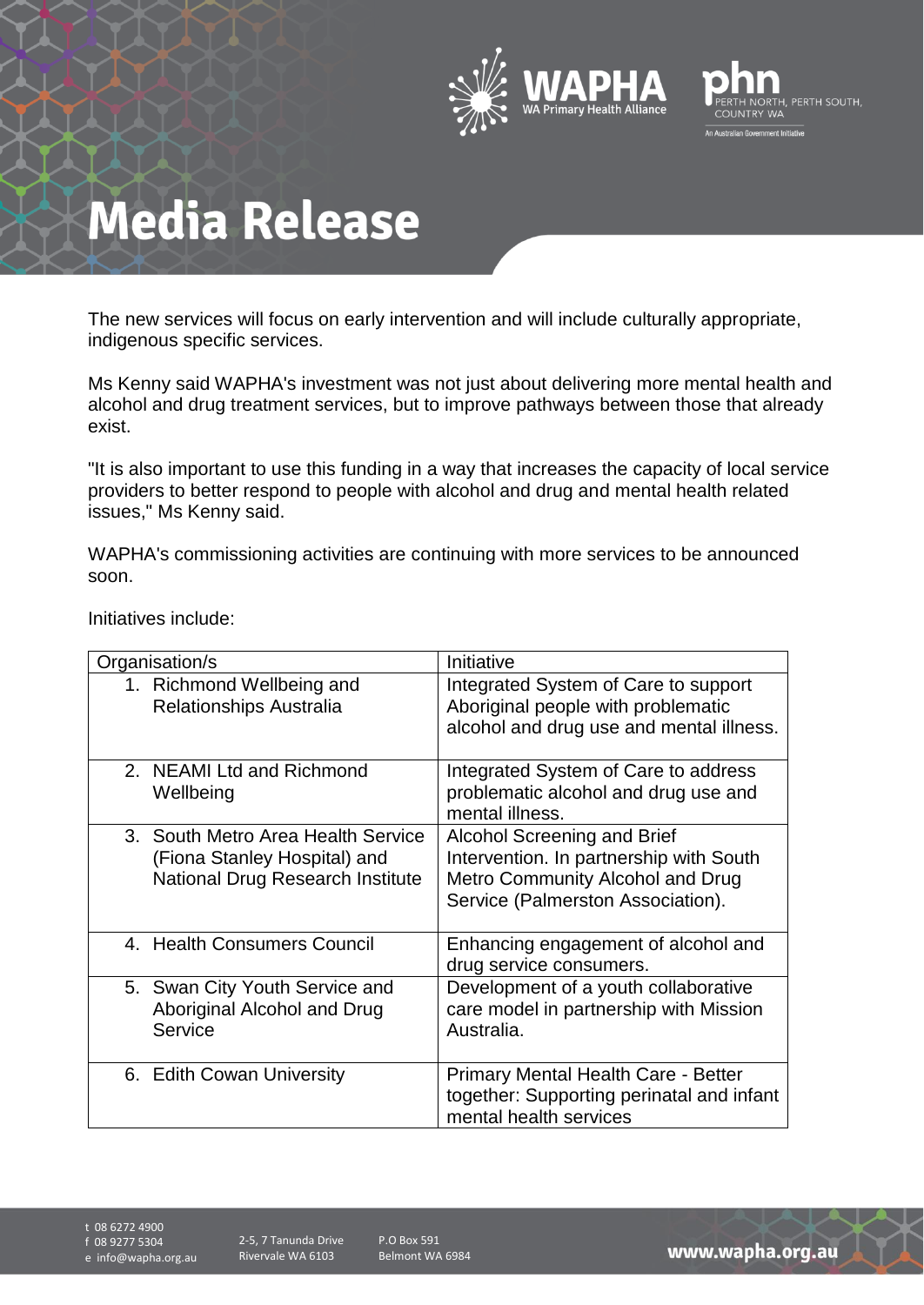



| 7. Edith Cowan University                                                                                    | Alcohol and other drug workforce<br>capacity building for primary care<br>practitioners                                                                                                                                                                |
|--------------------------------------------------------------------------------------------------------------|--------------------------------------------------------------------------------------------------------------------------------------------------------------------------------------------------------------------------------------------------------|
| 8. MercyCare                                                                                                 | Aboriginal Mental Health and Alcohol<br>and other Drug Capacity Building Trial                                                                                                                                                                         |
| 9. WA Network of Alcohol and Drug<br>Agencies and WA Association of<br><b>Mental Health</b>                  | Alcohol, Drug and Mental Health<br><b>Workforce Capacity Building and</b><br>Engagement.                                                                                                                                                               |
| 10. Consulting Services                                                                                      | Primary care business model to<br>increase and enhance mental health,<br>alcohol and other drug service delivery<br>in general practice.                                                                                                               |
| 11. Relationships Australia                                                                                  | <b>National Empowerment Project -</b><br><b>Aboriginal Social and Emotional</b><br>Wellbeing                                                                                                                                                           |
| 12. Shire of Murray and Shire of<br>Waroona                                                                  | Youth South - Waroona Murray<br>Engaging with Aboriginal young people<br>in the Shire of Murray and the Shire of<br>Waroona to enhance social and<br>emotional well-being to address mental<br>health issues.                                          |
| 13. Richmond Wellbeing                                                                                       | In conjunction with Muggin Aboriginal<br>Corp. the project is to build and expand<br>on the Mooditj Kaart Program utilising<br>the Aboriginal Mental Health First Aid<br>course as a tool to engage with the<br>Aboriginal community in Armadale area. |
| 14. Pheonix Advocacy and Support<br>Service                                                                  | The Pheonix Trauma Transformation<br>Trial - The Trial is a 12-month program<br>trial that includes a range of therapeutic<br>strategies that are evidence-based and<br>embedded in trauma-informed practice                                           |
| 15. Koondoola Integrated Services<br>Centre at Warwick Child &<br><b>Adolescent Mental Health</b><br>Service | <b>Resettlement Health Passport</b>                                                                                                                                                                                                                    |

t 08 6272 4900

f 08 9277 5304

e info@wapha.org.au

P.O Box 591 Belmont WA 6984

www.wapha.org.au